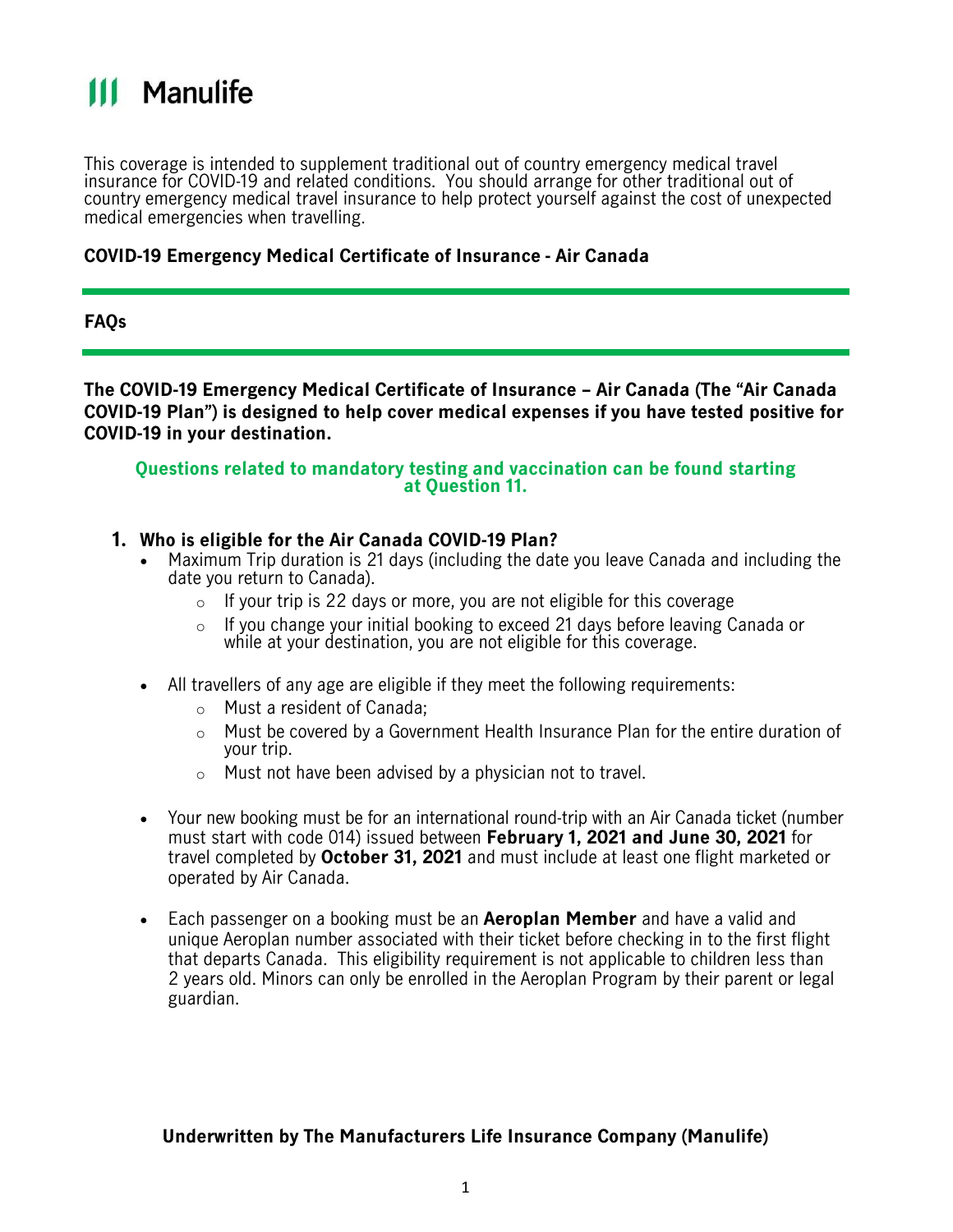# **2. How much does the Air Canada COVID-19 Plan cost?**

• There is no charge to you for this plan. The coverage is included in your Air Canada ticket that is purchased through any channel in Canada including an Air Canada website, Aeroplan and Air Canada Call Centre provided you are an Aeroplan member with your Aeroplan membership attached to the booking prior to your departure from Canada

# **3. Is the Air Canada COVID-19 Plan available to anywhere that Air Canada flies?**

• Travel must originate in Canada to any international destination (USA included) for which there is no Level-4 "avoid all travel" advisory in effect issued by the Canadian government at time of departure.

### **4. What are the coverage amounts under the Air Canada COVID-19 Plan?**

| COVERAGE                                                                                                                 | LIMIT (CDN)                                                     |
|--------------------------------------------------------------------------------------------------------------------------|-----------------------------------------------------------------|
| Medical Coverage after a COVID-19 positive<br>result in destination, including Emergency Air<br>Transport to return home | Up to \$200,000 CDN per insured                                 |
| Repatriation due to death                                                                                                | Up to policy limits as outlined in the<br>insurance certificate |

### **5. What if I contract COVID-19 while travelling, and the cost of my care exceeds \$200,000 CDN?**

- The coverage amount is \$200,000 CDN per person for COVID-19 and related conditions. If the cost of the claim exceeds this amount, you will be responsible for the additional costs.
- This coverage is Second Payor, meaning it will be over and above any other coverage that you may have through any other source.
- **6. Does the Air Canada COVID-19 Plan only cover me for care received in destination?**
	- This coverage is for the medical expenses you incur in destination for COVID-19 and related conditions only. It is **highly recommended** that you have additional travel insurance for all other medical situations.

### **7. What type of expenses will be covered with the Air Canada COVID-19 Plan?**

- Hospital Expenses such as emergency treatment, hospital allowance
- Ambulance ground transportation and emergency air transportation
- Childcare expenses
- Expenses related to your death and repatriation

### **8. Will the Air Canada COVID-19 Plan be available if I to go on a cruise?**

• This coverage is not available for any individuals while they are on a cruise of any kind. It will cover the dates before and after a cruise, but not if anything should happen while on or associated with being on a cruise.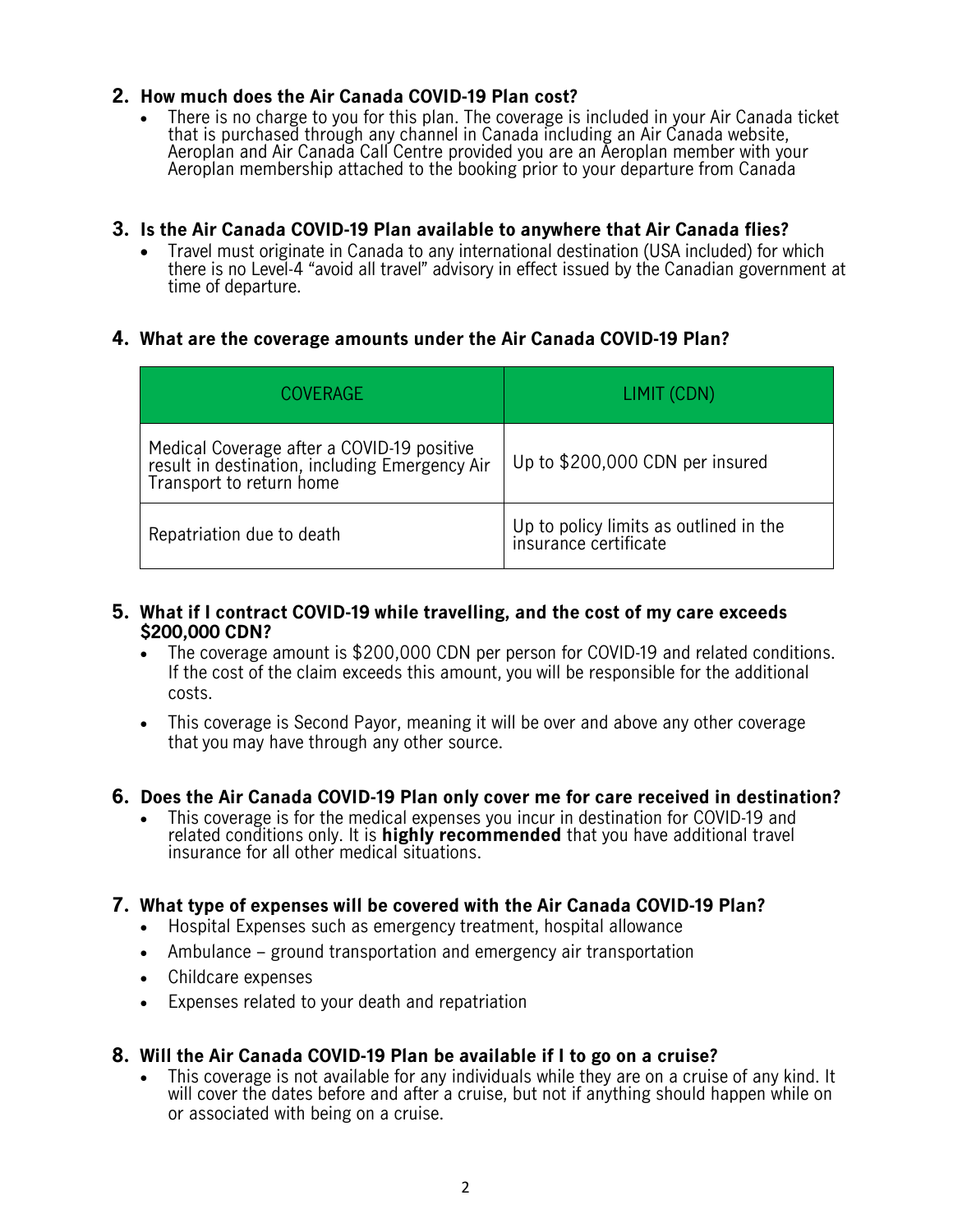# **9. Does the Air Canada COVID-19 Plan have any exclusions related to COVID-19?**

We will not pay any expenses or benefits relating directly or indirectly to:

- 1. If within the last thirty (30) days before your departure date;
	- you have undergone a COVID-19 test, and you have received a positive COVID-19 test result; or
	- you have been diagnosed with COVID-19 by a medical professional; or
	- because of contact tracing, you have been quarantined or self-isolated.
- 2. If in the last 15 days before your departure date you experience any COVID-19 symptoms, and those symptoms lead to a positive COVID-19 test result during your trip.

Symptoms may include but are not limited to: new or worsening cough, shortness of breath or difficulty breathing, having a fever, chills, fatigue or weakness, muscle or body aches, new loss of smell or taste, headache, gastrointestinal symptoms (abdominal pain, diarrhea, vomiting) or feeling very unwell.

This exclusion does not apply if, in the last 15 days before your departure date, you were tested for any COVID-19 symptoms and received a negative COVID-19 test result following the appearance of these symptoms.

### **10. Are there any other restrictions that apply to the Air Canada COVID-19 Plan?**

This coverage is not available for any of the following bookings:

- Any Air Canada Vacations bookings
- Any one-way domestic or international flight booking
- Any round-trip domestic (within Canada) flight booking
- Bookings that exceed 21 days including the date of departure from Canada and include the date of return to Canada
- Bookings that changed prior to departure or while you are at your destination that change the trip duration to beyond 21 days including the date you leave Canada and the date your return to Canada
- Any passenger on a booking that did not provide a valid Aeroplan number

# COVID-19 Testing and New Rules to Enter Canada / COVID-19 Vaccine Questions

### **11. Does the Air Canada COVID-19 Plan cover the mandatory COVID-19 testing required to enter another country or to return to Canada?**

• No, this is not a covered expense

### **12.Does the Air Canada COVID-19 Plan have coverage if I am unable to board a plane to return to Canada and I am delayed beyond my scheduled return date because:**

- a) I cannot get a COVID-19 test; or
- b) I am awaiting the results of my COVID-19 test
- No, there are no benefits available in these scenarios
- **13.Does the Air Canada COVID-19 Plan have coverage for the COVID-19 vaccine to be administered?**
	- No, this is not a covered expense